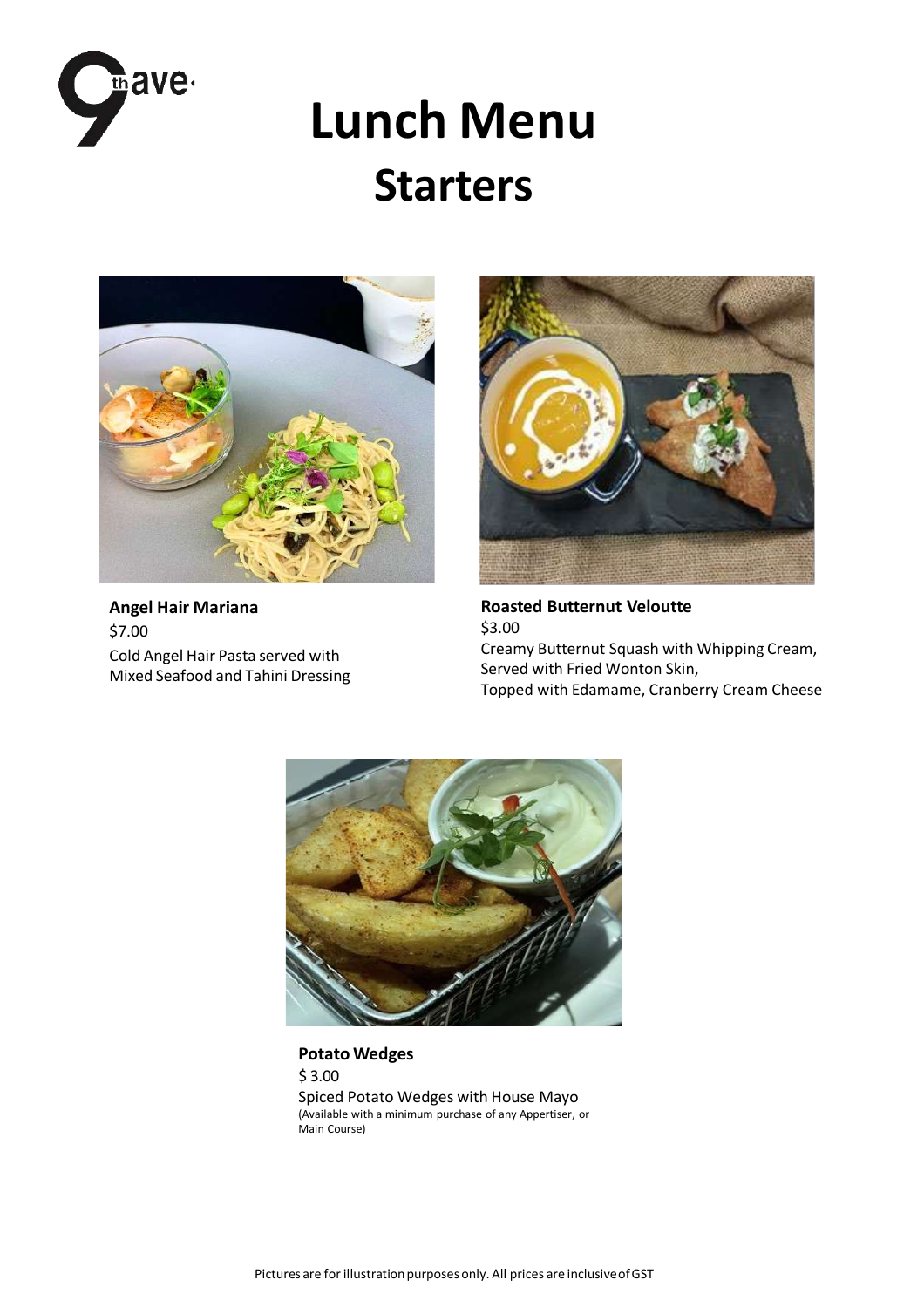

## **Lunch Menu Main Courses**



**Pizza Trio Cheese** \$ 9.00 Flaxseed Pizza topped with Gruyere, Parmigiana Reggiano and Mozzarella Cheese



**Pizza Masculine**  \$ 7.00 Flaxseed Pizza topped with Mushroom and Mesclun Salad

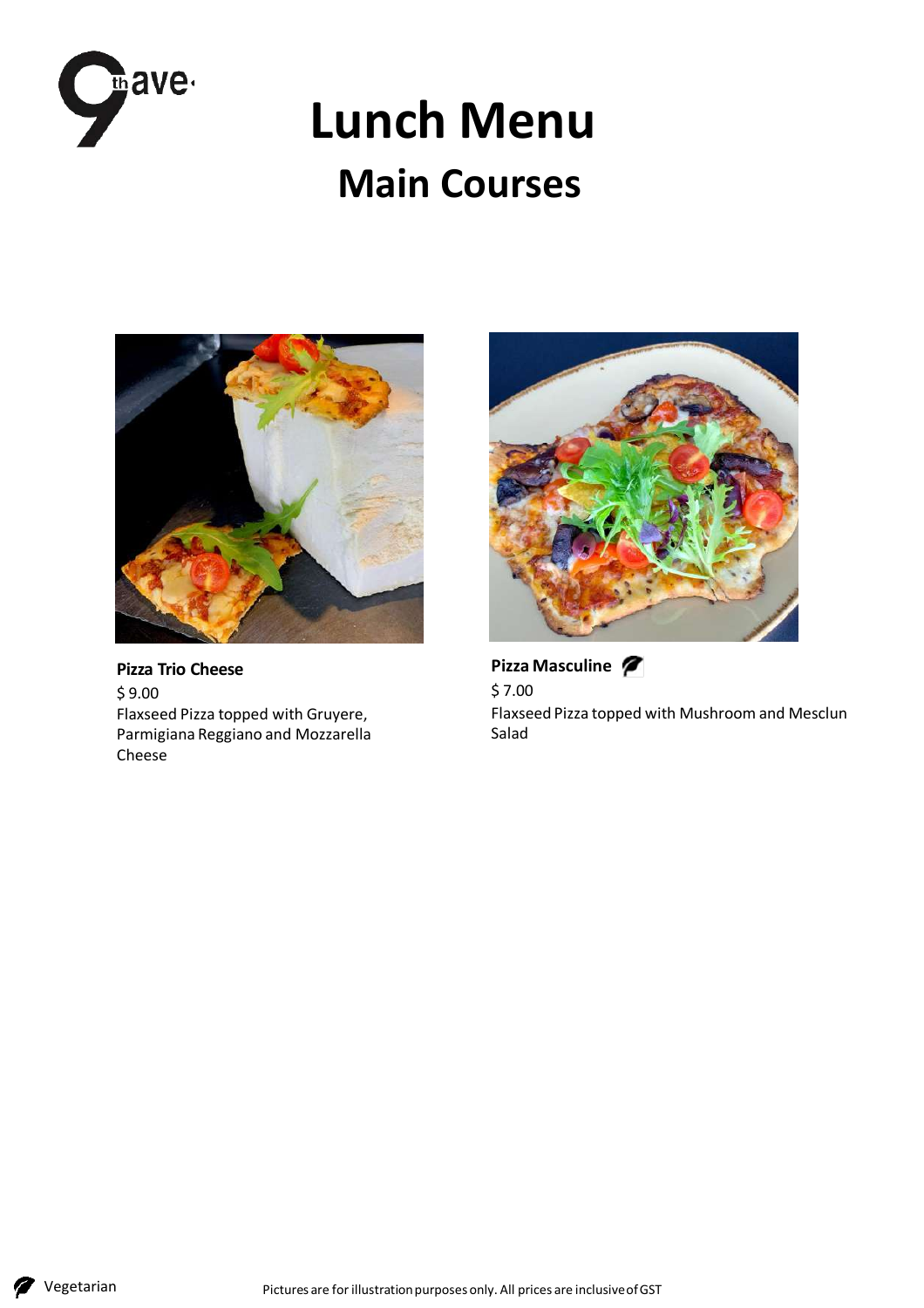

## **Lunch Menu Main Courses**



**Surf & Turf** \$ 11.00 Beef Steak with Shrimp Brochette, Sweet Potato, Spring Vegetables and Red Wine Reduction



**Pesto 'Salmo Salar'** \$ 10.00 Shallot Crusted Salmon, Topped with Salad Green and Salsa Fresca, Accompanied with Pesto Cream and Gratin Potato



**Arnaki Kebab with Tzatziki Sauce** \$ 11.00 Lamb Kebab topped with Mint Yoghurt Sauce or Red Wine Sauce, Cheese Gratin and Seasonal Vegetables



**Seoul Spicy Chicken** \$ 8.00 Spicy Chicken with Jackfruit Coleslaw and Kimchi served with Lemongrass Fried Rice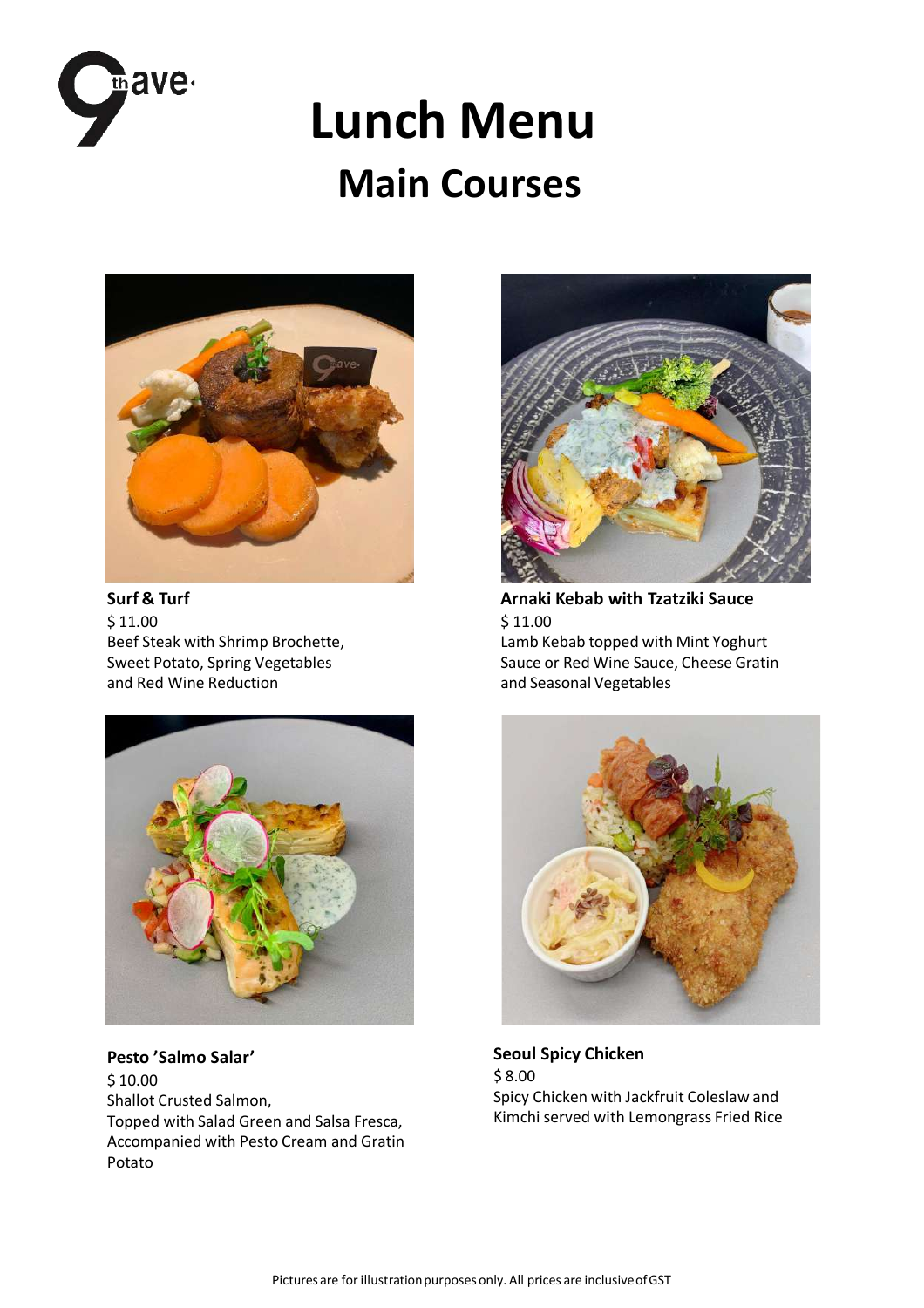

# **Lunch Menu Desserts**



**Aranciata Rossa**   $$4.50$ Blood Orange Jelly, Orange Chiffon Sponge Cake, White Chocolate Ganache, Creamy Lemon Sauce and Sable Stick



**Rouge**  $$4.50$ Cream cheese, Figs Marmalade, Vanilla Sauce, Raspberry Chantilly, Fresh raspberries



**Pink Luscious**   $$4.50$ Choux, Rose cream, Varlhona Dulcey Chocolate Cream, Varlhona Royaltine Chocolate



**Seasonal Fruits Platter** \$ 3.50 Assortment of Seasonal Fruits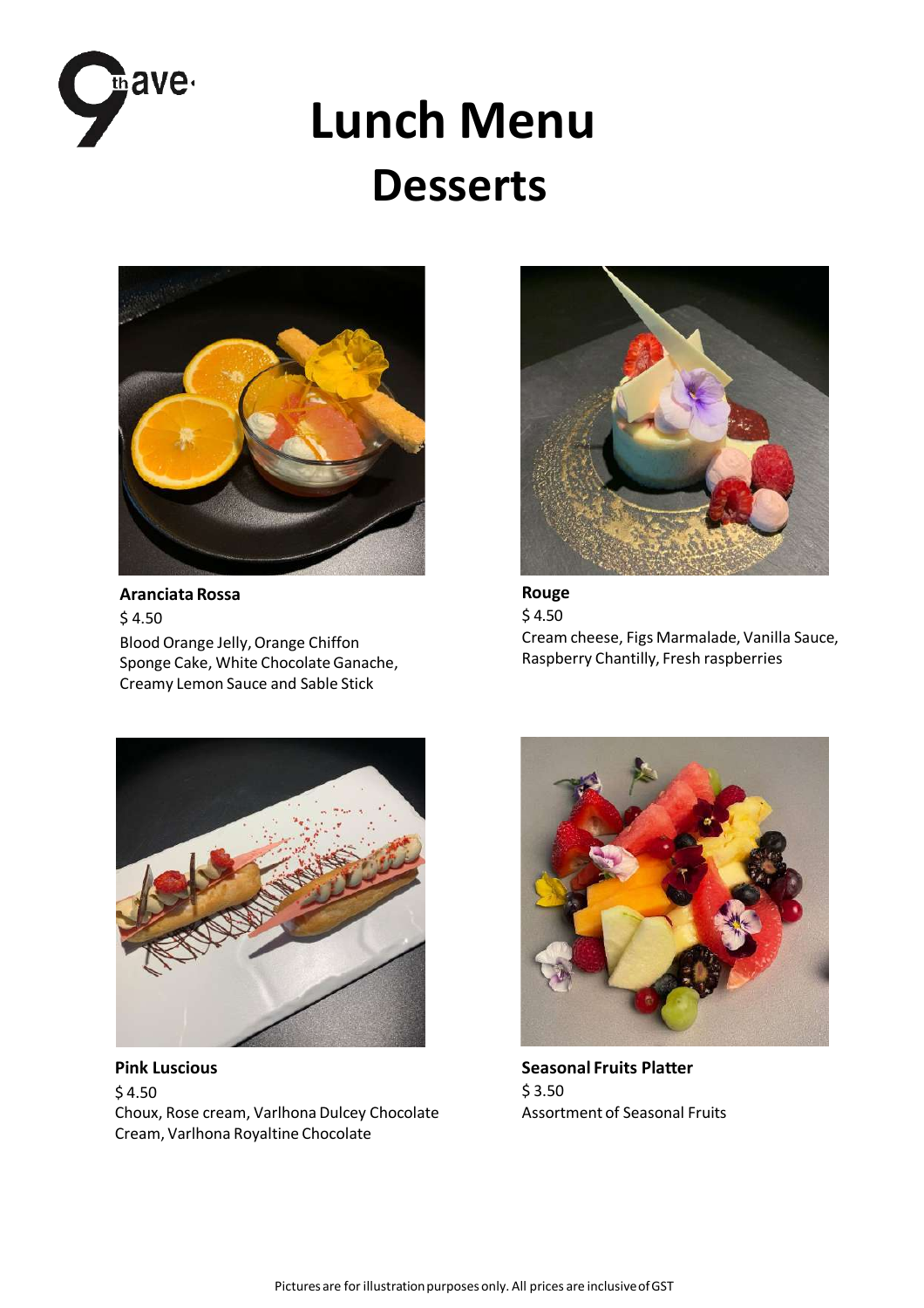

## **Beverages Brewed Beverages**



**Americano / Long Black** \$1.80



**Latte** \$2.50



**Clover Vox** \$2.50 Earl Grey Tea with Cloves



**Espresso/ Macchiato** \$1.80 / \$2.00



**Hot Chocolate** \$2.50



**Bergamot Chocolate** \$2.80 Earl Grey Hot Chocolate



\$2.50



**Assorted Tea** \$2.00



**Honey Lemon** \$1.80 Home-made Honey Lemon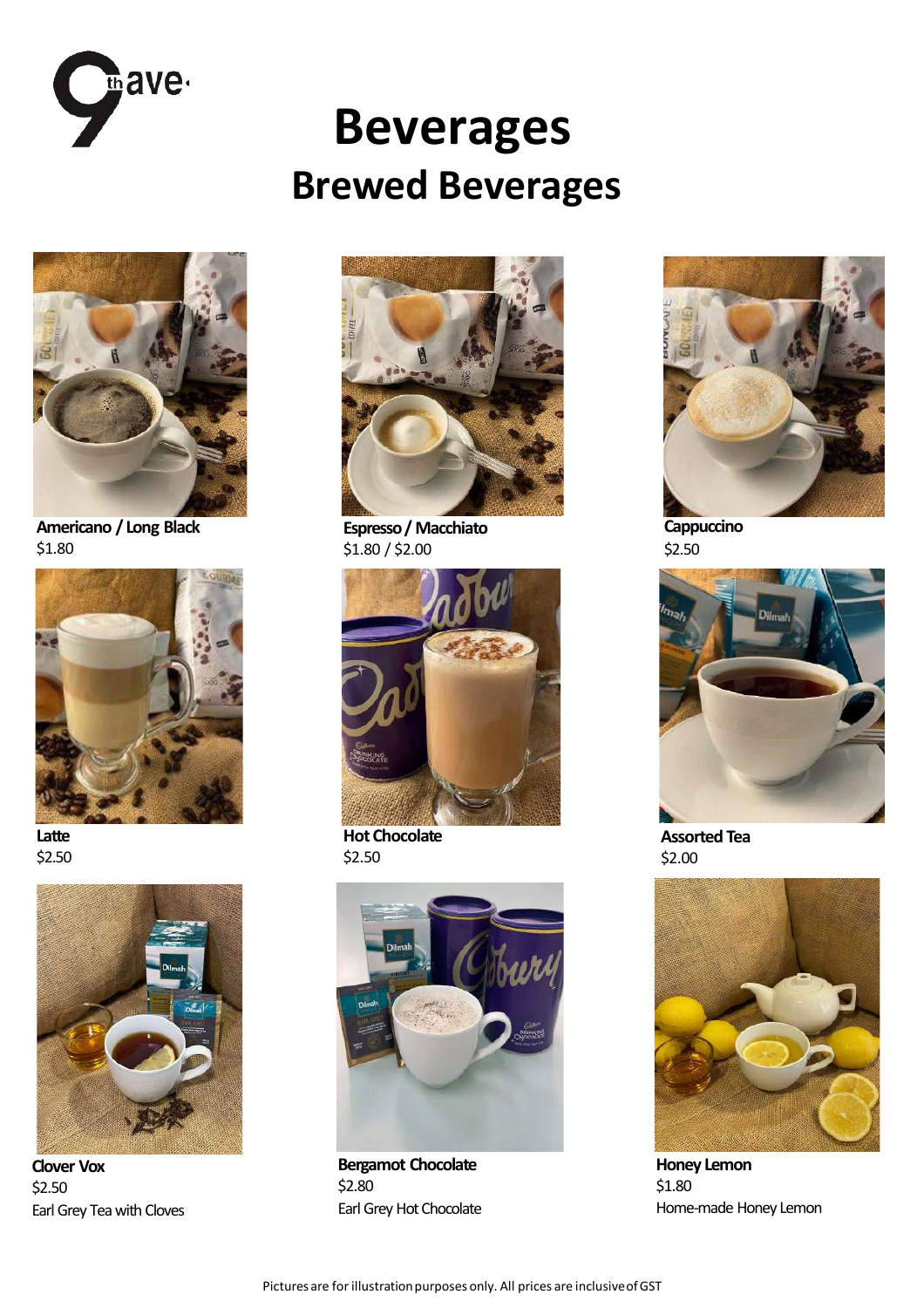

### **Beverages Chilled Beverages**



**Green Fairy** \$2.50 Fresh Lemon Juice, Green Apple Syrup, Soda Water, Mint Leaves



**Iced Honey Lemon** \$1.80 Homemadechilled Honey Lemon



**Bartenders Special** \$3.00 Refer to our friendly staff for today's special



**Pina Colada** \$2.50 Fresh Pineapple with Coconut Milk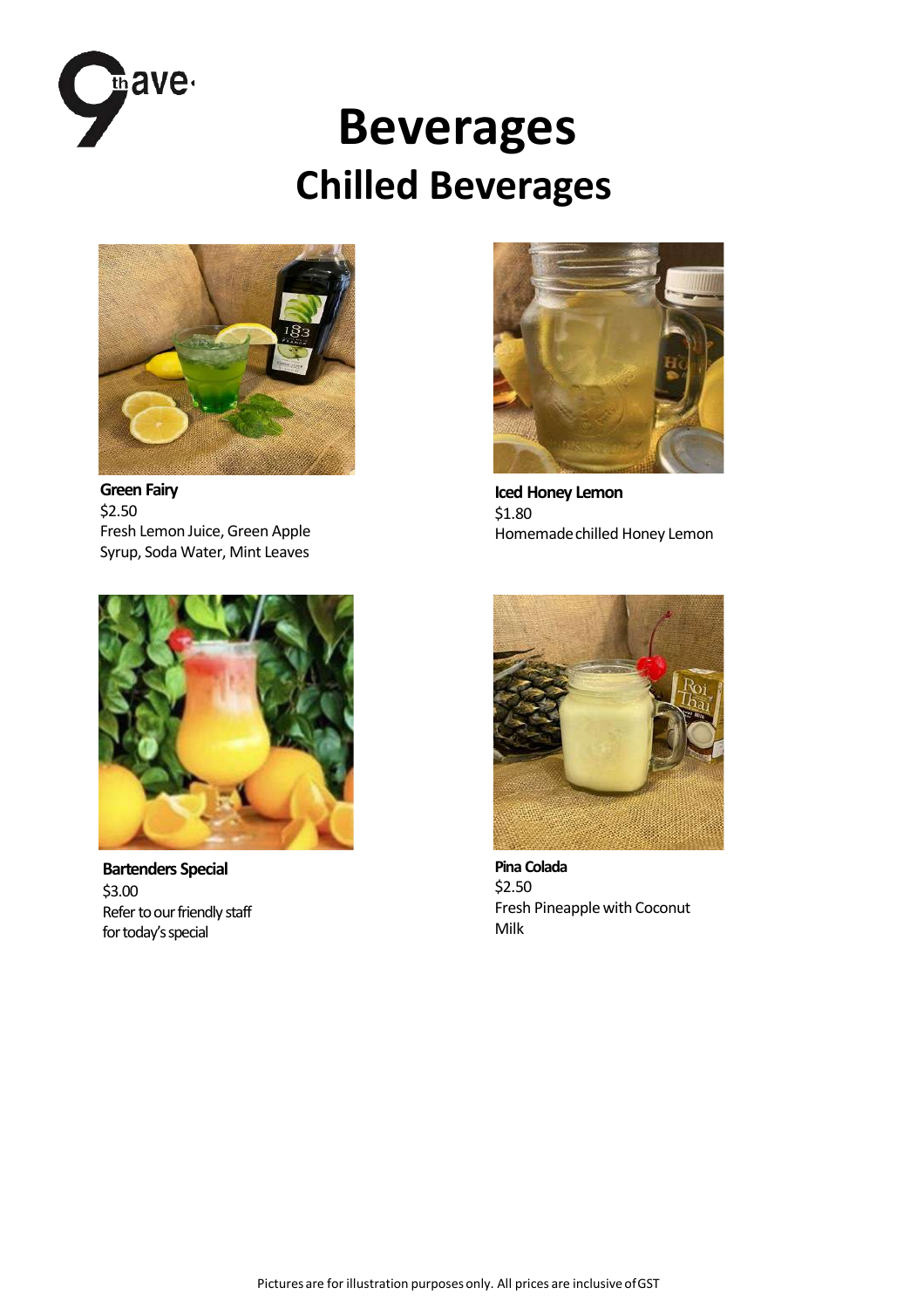

## **Beverages Chilled Beverages**



**Iced Peach Flavoured Tea** \$2.00 Iced Tea Flavoured with Peach Syrup



**Iced Green Apple Flavoured Tea** \$2.00 Iced Tea Flavoured with Green Apple Syruo



**Takhir** \$2.00 Homemadechilled Lemongrass